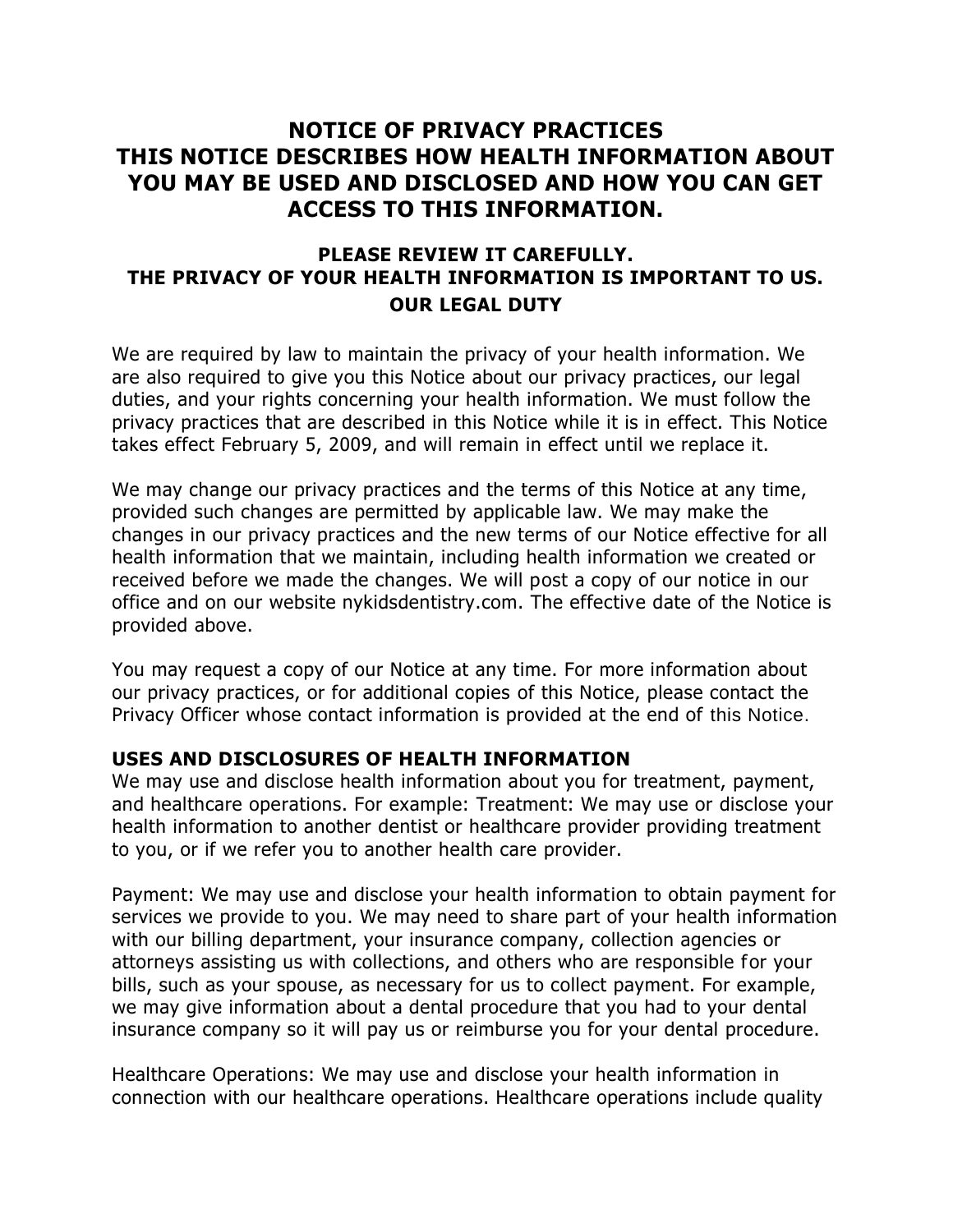assessment and improvement activities, reviewing the competence or qualifications of healthcare professionals, evaluating practitioner and provider performance, conducting training programs, accreditation, certification, and licensing or credentialing activities.

To Your Family, Friends, and Other Persons Involved in Your Care: We may share with a family member, friend or other person identified by you, your health information that is directly related to that person's involvement in your care or payment for your care, or to notify such individuals of your location or general condition, but only if you agree that we may do so, or, based on our professional judgment, we determine that you would not object to the disclosure. We will also use our professional judgment and our experience in allowing a person to pick up supplies, x-rays, or other similar forms of health information on your behalf.

Use and Disclosure of Health Information Required by Law: We may use and disclose your health information when required by federal or state law; when required in court or administrative proceedings; for public health activities ; to health oversight agencies; to coroners, medical examiners, and funeral directors; to the military; to federal officials for lawful intelligence and national security activities; to correctional institutions regarding inmates; to law enforcement officials; to report abuse, neglect, or domestic violence; to avert a serious threat to your health or safety or the health and safety of others; and as authorized by state worker's compensation laws. Marketing Health‐Related Services: We will not use your health information for marketing communications without your written authorization.

Contacting You: We may use and disclose your health information to contact you about appointments and other matters, and to send you electronic billing statements. We may contact you by telephone, email, or mail. We may leave you messages at the telephone number you give us.

Health‐Related Services: We may use and disclose your health information to send you information by mail or email about our health‐related products and services available to you, general dental health news and information, and offers available only to our patients. We will tell you how to cancel these communications.

Your Authorization: As explained in this Notice, we may use and disclose your health information for treatment, payment, or health care operations; in certain situations if you agree or object; as required by law; to contact you; and to send you health related information, but we cannot use or disclose your health information for any other reason without your written authorization. You may give us written authorization to use your health information or to disclose it to anyone for any purpose.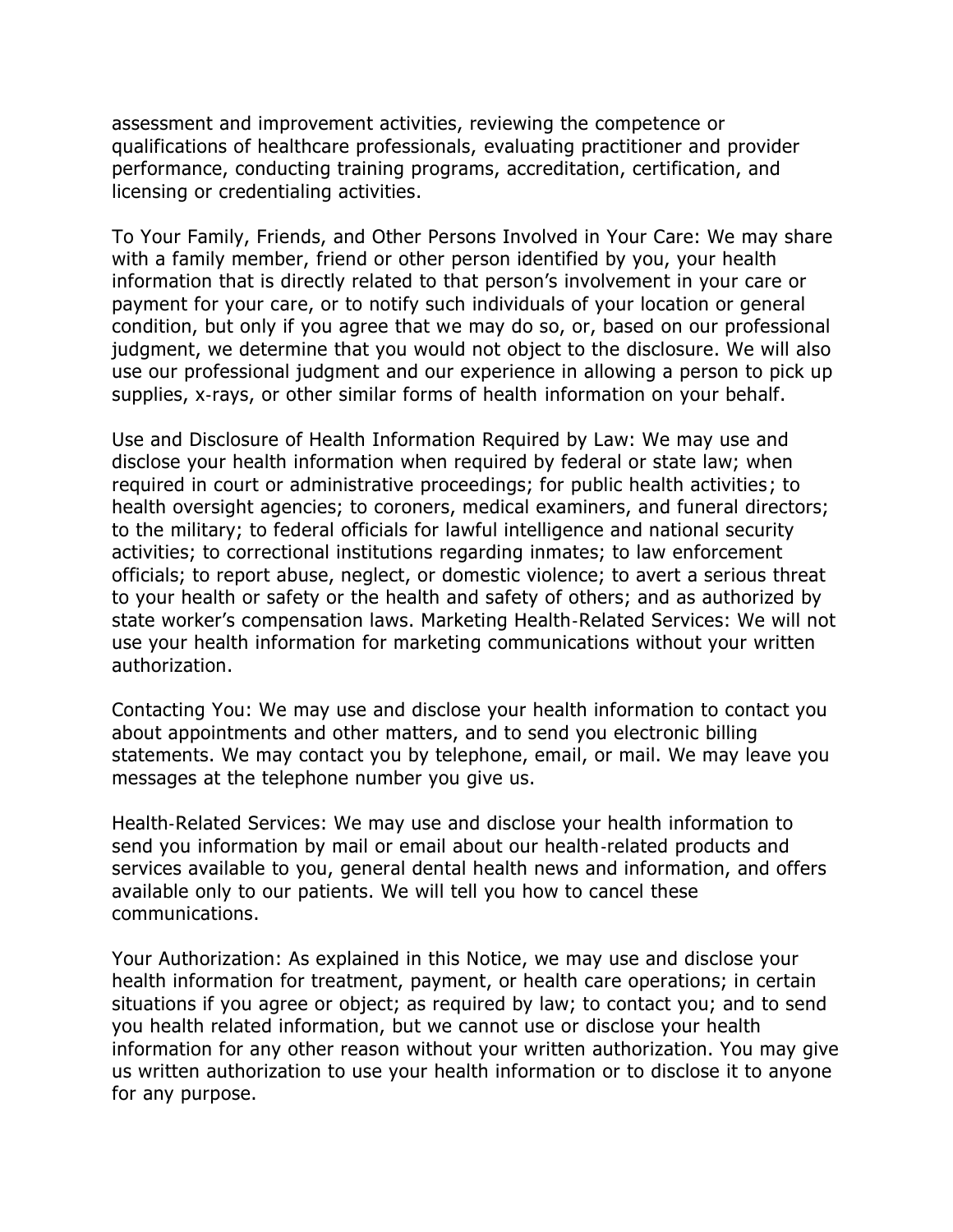If you give us an authorization, you may revoke it in writing at any time. Your revocation will not affect any uses or disclosures already made with your authorization while it was in effect.

### **PATIENT RIGHTS:**

**Right to See and Copy Your Health Information:** You have the right to see or get copies of your health information, with limited exceptions. If we deny your request due to one of these exceptions, we will respond to you in writing with the reason we cannot grant your request, and describe any rights you may have to request a review of our denial. You must make a written request us to access your health information. Your written request must be signed and dated. We may charge you a fee for expenses such as copies, staff time, and postage. Instead of providing you with a copy of your health information, we may prepare a summary or an explanation of your health information for a fee, if you agree in advance to the form and fee of the summary or explanation.

**Right to Accounting of Disclosures of Your Health Information:** You have the right to receive a list of instances in which we or our business associates disclosed your health information for purposes other than treatment, payment, and healthcare operations, and certain other activities for the last 6 years. If you request this accounting more than once in a 12‐month period, we may charge you a fee for responding to these additional requests. You must submit a written request that is signed and dated. Your request must be submitted to the Privacy Officer, 110 East  $87<sup>th</sup>$  Street, # 1A, New York, NY 10128.

**Right to Request Restriction:** You have the right to request that we place additional restrictions on our use or disclosure of your health information, including uses or disclosures for treatment, payment, and health care operations, and to family members, friends, or others involved in your care or payment for your care. You must submit a written request that is signed and dated to the Privacy Officer, 110 East  $87<sup>th</sup>$  Street, # 1A, New York, NY 10128. We are not required to agree to these additional restrictions, but if we do we will abide by our agreement (except in certain situations, such as to provide you with emergency treatment).

**Right to Request Alternative Communication:** You have the right to request that we communicate with you about your health information by alternative means or at alternative locations. For example, you can ask that we only contact you at work, or only by mail. You must make your request in writing and your request must be signed and dated. Your request must specify the ways in which